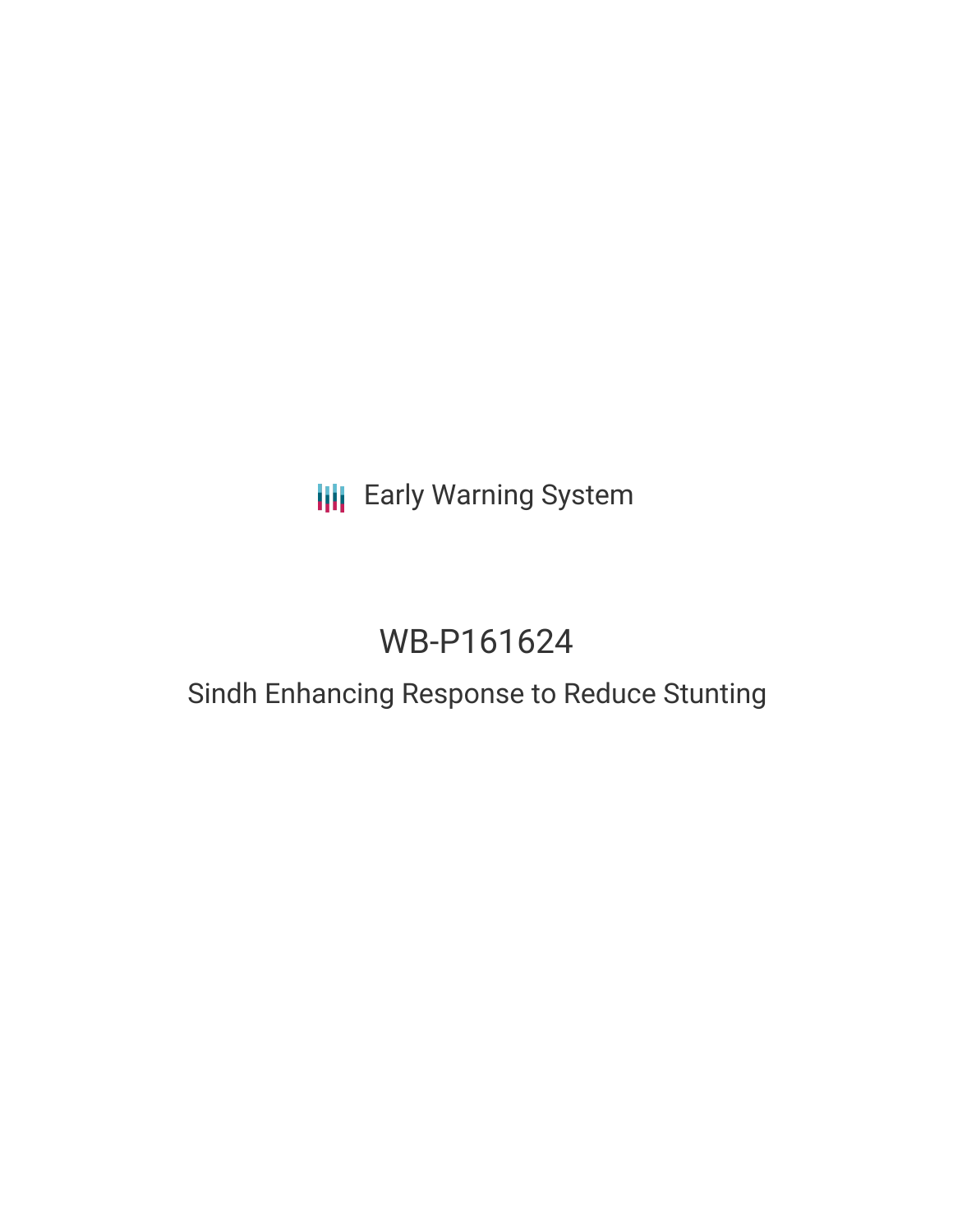#### **Quick Facts**

| <b>Countries</b>               | Pakistan                                          |
|--------------------------------|---------------------------------------------------|
| <b>Financial Institutions</b>  | World Bank (WB)                                   |
| <b>Status</b>                  | Approved                                          |
| <b>Bank Risk Rating</b>        | B                                                 |
| <b>Voting Date</b>             | 2017-05-26                                        |
| <b>Borrower</b>                | Government of Pakistan, Economic Affairs Division |
| <b>Sectors</b>                 | <b>Education and Health</b>                       |
| <b>Investment Type(s)</b>      | Loan                                              |
| <b>Investment Amount (USD)</b> | $$61.62$ million                                  |
| <b>Loan Amount (USD)</b>       | $$61.62$ million                                  |
| <b>Project Cost (USD)</b>      | \$437.00 million                                  |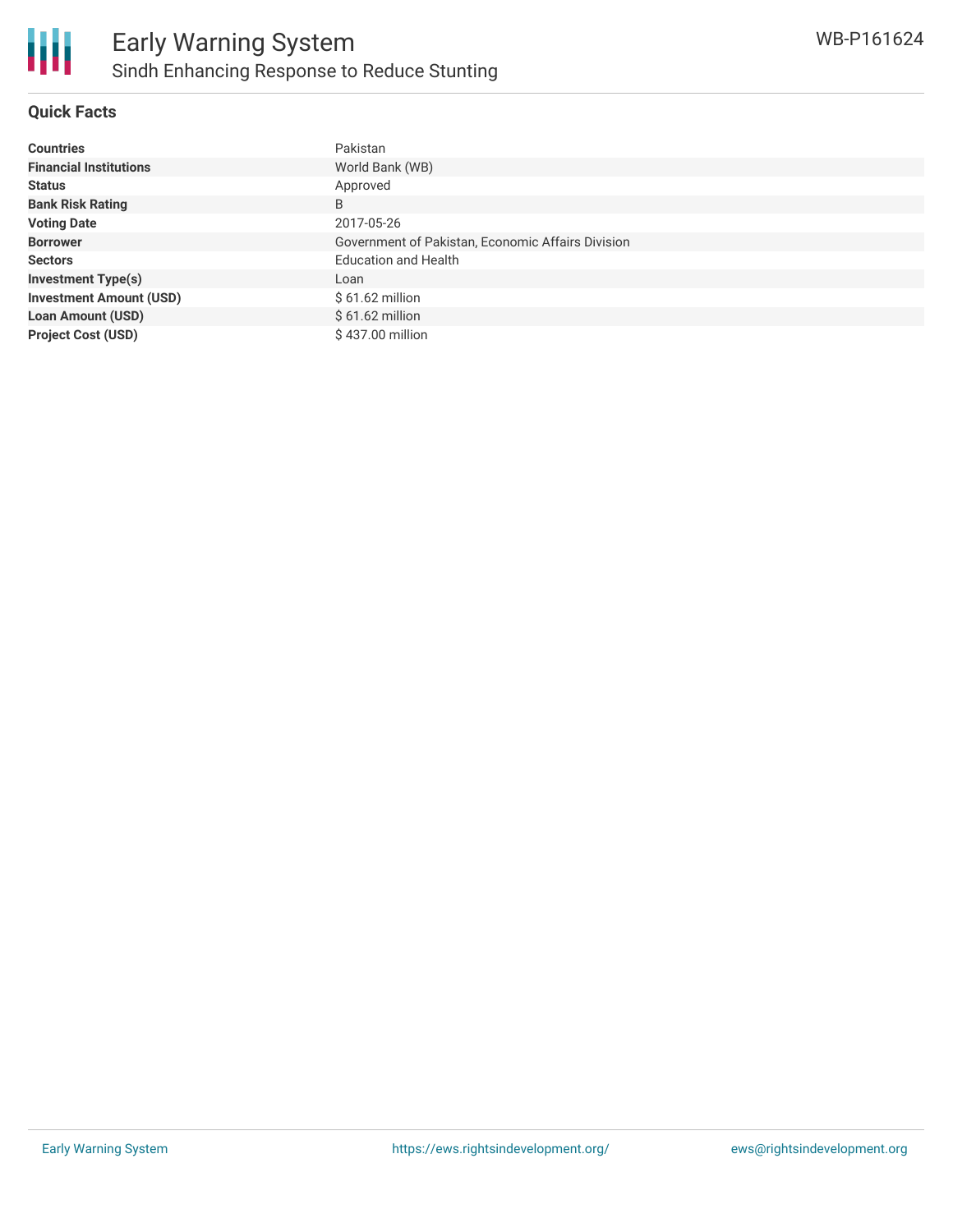

#### **Project Description**

According to WB website, the development objective of Sindh Enhancing Response to Reduce Stunting Project for Pakistan is to contribute to the reduction of the stunting rate among children under 5 years of age by targeting the most affected districts in the Province of Sindh. This project has two components:

Component 1. Expanding Access to a Multisectoral Package of Services for Reducing Stunting which aims to support expansion and increase coverage of a multisectoral package of services to deliver results related to maternal and child nutrition, hygiene and sanitation practices and quality and diversification of dietary practices

Component 2. Strengthening Key Cross - Cutting Nutrition-Related Interventions and Project Management which aims to finance TA and selected inputs for effective cross-sectoral communication, coordination and information systems, in addition to Conditional Cash Transfer (CCT) demand side that will contribute towards achievement of project results.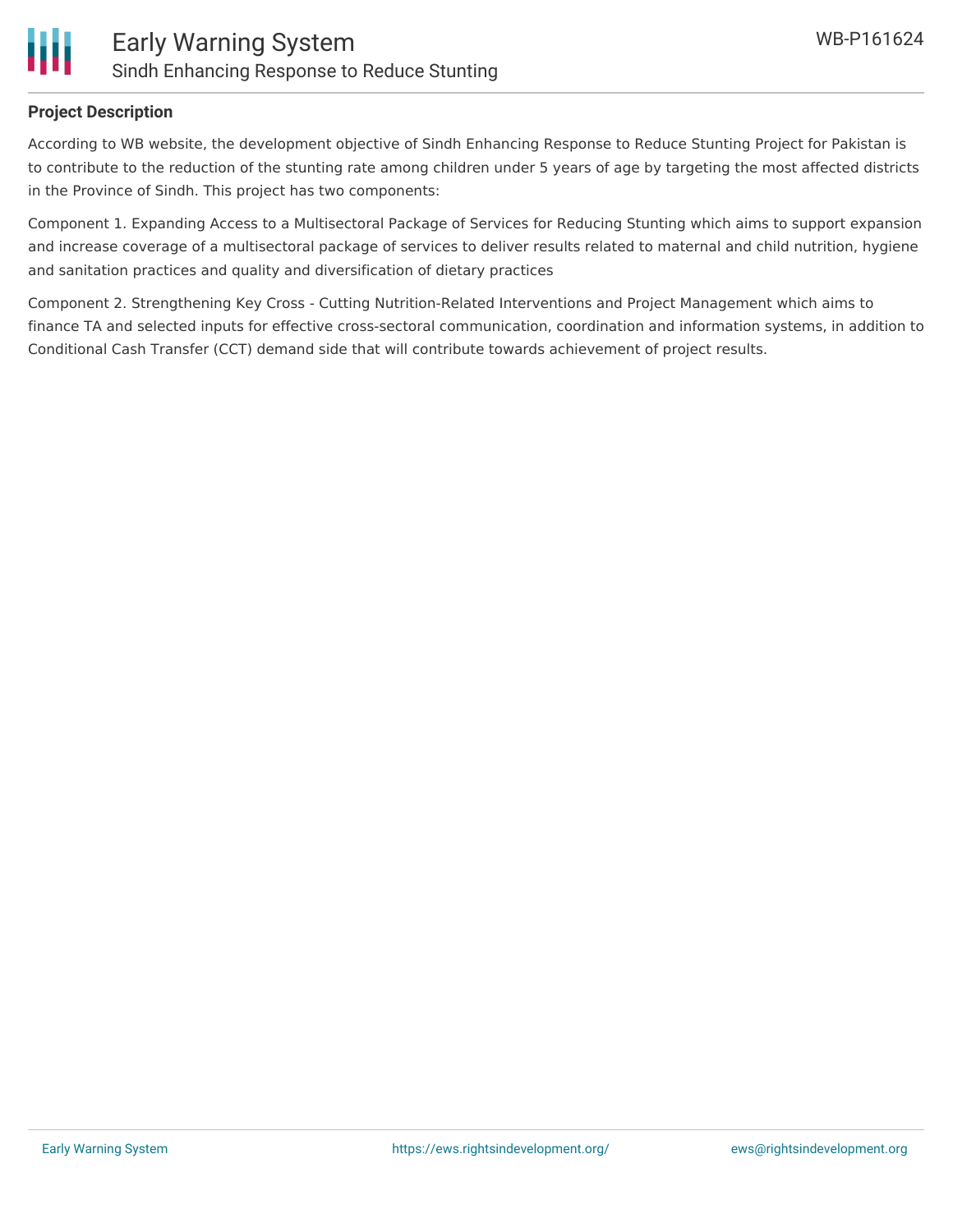

#### **Investment Description**

World Bank (WB)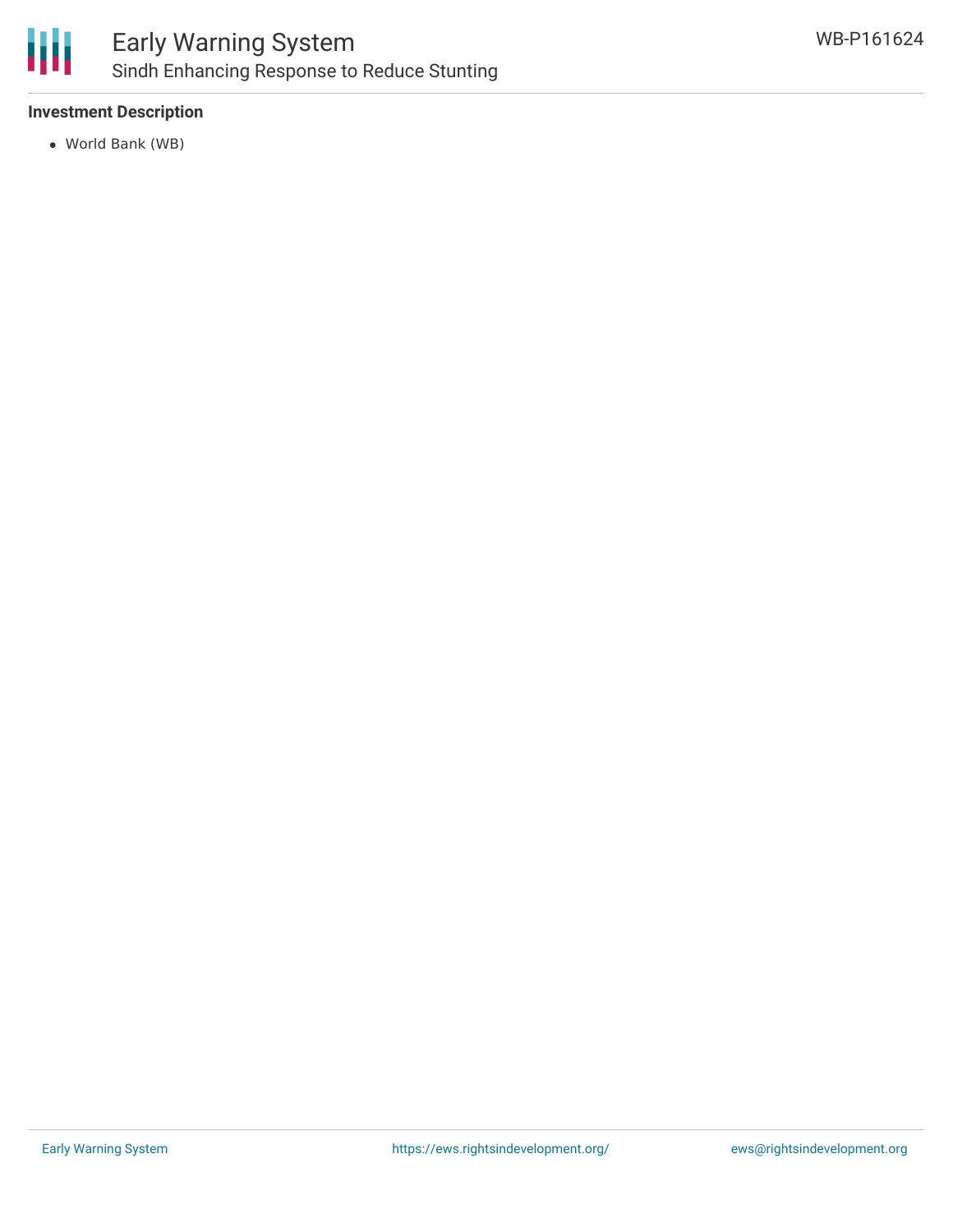

#### **Contact Information**

Team Leader: Francisca Ayodeji Akala Senior Health Specialist, World Bank No contact information provided at the time of disclosure.

Team Leader: Aliya Kashif

Health Specialist, World Bank

No contact information provided at the time of disclosure.

Borrower: Government of Pakistan, Economic Affairs Division

Tariq Bajwa, Secretary Email Address: [secretary@ead.gov.pk](mailto:secretary@ead.gov.pk)

Implementing Agency: Government of Sindh, Planning and Development Dr. Shereen Mustafa, Secretary (Planning), Planning and Development Email Address: [shereen.narejo@gmail.com](mailto:shereen.narejo@gmail.com)